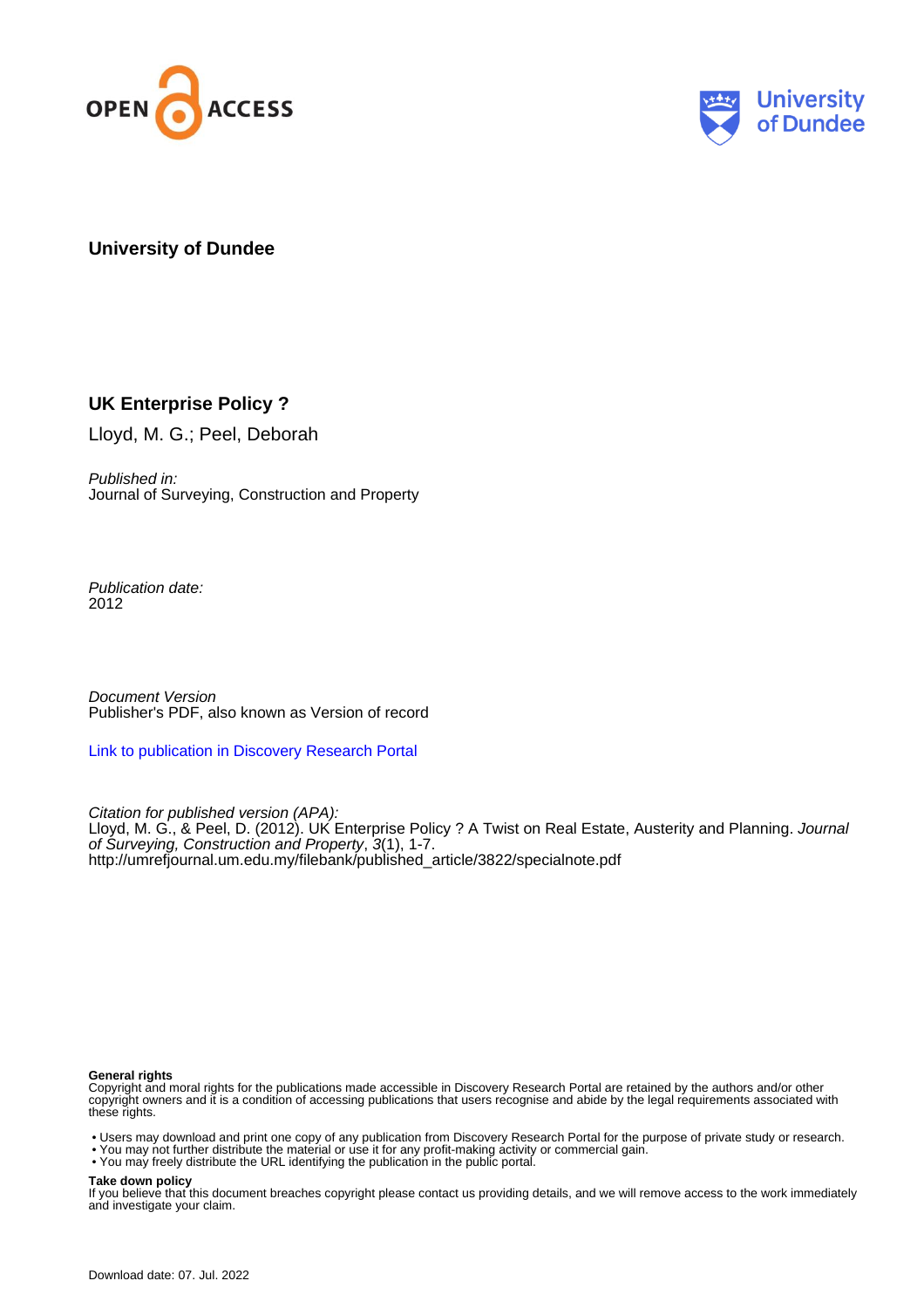# **UK ENTERPRISE POLICY – A TWIST ON REAL ESTATE, AUSTERITY AND PLANNING**

**M.G. Lloyd and D. Peel**

School of the Built Environment, University of Ulster, UK [mg.lloyd@ulster.ac.uk](mailto:mg.lloyd@ulster.ac.uk) and [d.peel@ulster.ac.uk](mailto:d.peel@ulster.ac.uk)

#### **1.0 Introduction**

Times and circumstances change, and sometimes prevailing ideas and thinking do not manage to keep up with those changes. Sometimes an older idea is re-invented and brought back into play – even though context and conditions may have changed. This paper considers such a case - the political reprise of the enterprise zone idea in the UK which was initially designed to address local and regional issues associated with an economic downturn and poorly performing real estate markets in the early 1980s. The enterprise zone model of regeneration was first introduced as a response to the then prevailing depressed economic circumstances and was presented as a way of triggering economic growth and job creation in specific localities or zones. It was introduced as an experiment and the designations lasted until the mid 1990s.

In the 2010s economic conditions in the UK are held to be very similar to those prevailing in the early 1980s. There is an evident recession, unemployment, deflated demand, and an over-supply of property. Over and above this, in the UK the policy response is predicated on austerity – with fiscal restraint and public expenditure cutback. Yet there is also a very marked geographical distribution of these circumstances and this has prompted an interest in the earlier enterprise zone idea. Indeed, in 2012 the enterprise zone model is once again being put into place to address the current economic and real estate downturn in the UK.

There is a twist in the tale, however, as devolution in the UK has allowed the new devolved political administrations in Scotland, Wales and Northern Ireland wider scope for 'experimentation' around economic policy at large and the relevance of the enterprise zone concept in particular. Devolution took place in the UK in 1999 following political debates about the consequences of the previously unitary UK state which was governed from Westminster and represented a centralised government structure for policy making and implementation. Devolution allowed new political arrangements which better reflected the different economic, cultural and geographical experiences, customs and traditions across the UK. The Westminster model was replaced by devolved administrations in Scotland, Wales, Northern Ireland and in England. The process of devolution was differentiated with respect to the institutions, organisations and powers involved. This paper documents the different interpretations of the enterprise zone idea – contrasting developments in England and Scotland - and considers the lessons for regeneration elsewhere.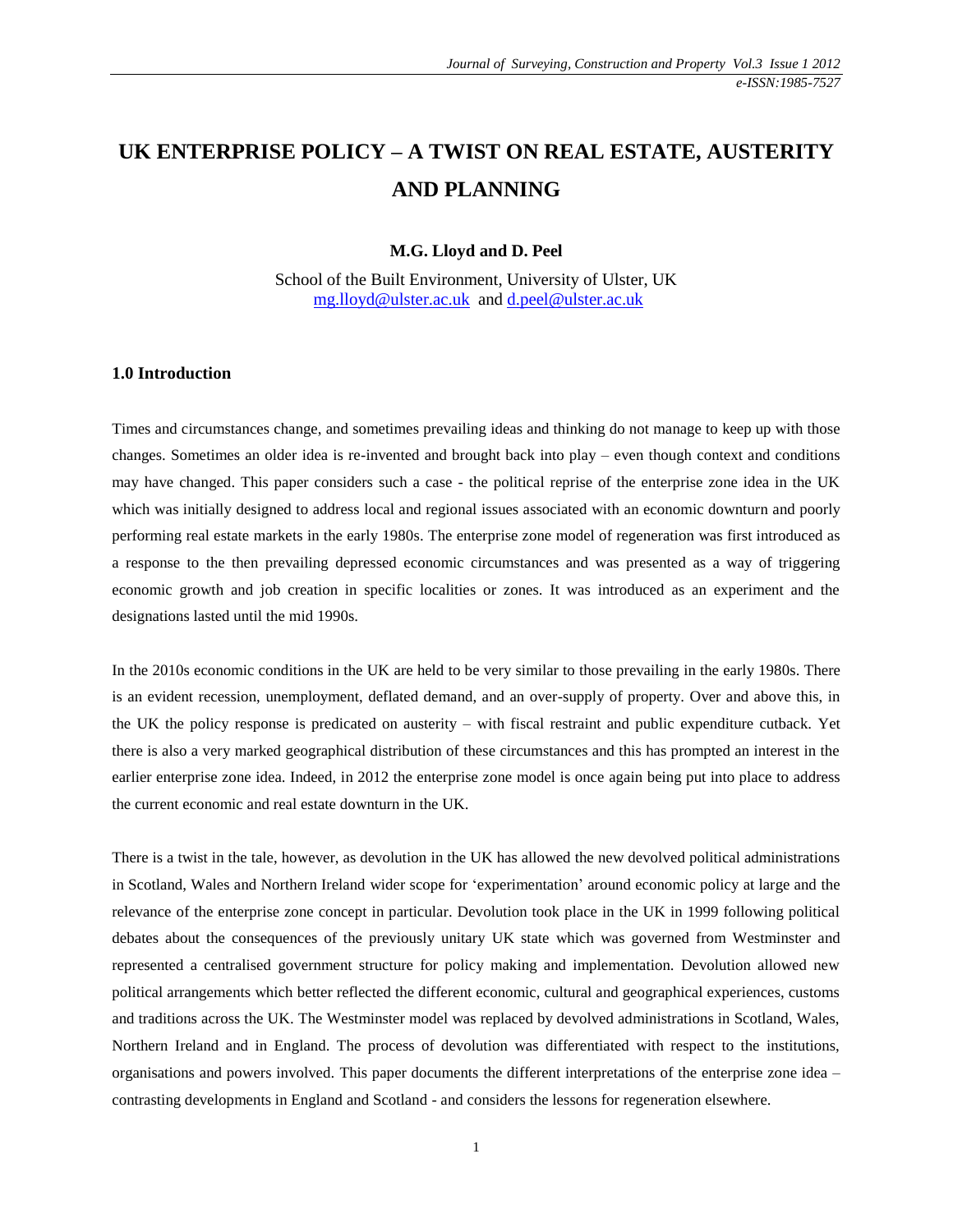#### **2.0 The first UK enterprise zone experiment**

The enterprise zone story starts with the Local Government, Planning and Land Act 1980 which was introduced at a time when a (newly elected) Conservative government was seeking to impose its political values and priorities on the UK economy which was experiencing severe recessionary pressures (Lloyd & Botham, 1985). Structural industrial restructuring, regional economic imbalances and localised concentrations of unemployment and disinvestment combined to create a difficult context. The government of the day expressed two strong viewpoints on the nature of the UK economy and the appropriateness of its policy responses.

First, it considered that that the previously prevailing Keynesian inspired spending and regulatory interventions had failed to address the complex issues involved in securing urban and regional regeneration and development; and indeed, such interventions were held to have exacerbated the overall damaged economic conditions. It was held that this pointed to evidence of government failure, crowding out, and inefficient public sector decision making which inhibited any chance of economic recovery (Lloyd & Botham, 1985). In effect, an alternative approach was held to be required. Second, the government asserted the case for a pro market business led approach as more appropriate to the economic conditions and policy management of the day. Moreover, the government took the view that real estate or land and property development was the key to achieving economic stability, encouraging private sector investment and securing economic recovery.

This duality of reasoning led directly to the idea of creating enterprise zones – which promoted pro business activity allied to land and property development, and which shifted to a reliance on minimal government regulation and spending. The 1980 legislation introduced enterprise zones – which had been proposed in various policy circles, drawing on experiences of free ports *or entrepôts* elsewhere in the world, such as Hong Kong (Hall, 1982). Enterprise zones brought together tightly designated areas and a portfolio of fiscal incentives, streamlined land use planning and administrative reliefs. The measure provided various incentives over a ten-year life span. These included 100% allowances for corporation and income tax purposes for capital expenditure on industrial and commercial buildings; exemption from property rates on industrial and commercial buildings; employer exemptions from industrial training levies and from the requirement to supply information to Industrial Training Boards; applications from firms in the zones for certain customs facilities to be processed as a matter of priority; reduced government requests for statistical information; and a simplified planning scheme to enable an automatic right of development for specified land uses. When taken together this incentive regime deliberately set out to create a new local property led economic agenda (Jones *et al.*, 2002). This represented an explicit turn in local and regional economic policy for regeneration in the UK from intervention, regulation and expenditure to a more liberal market regime.

Whilst the emphasis on market infused incentives is perhaps understandable given the prevailing neo-liberal economic ideology and the political priorities being asserted – it raised questions about the emphasis on real estate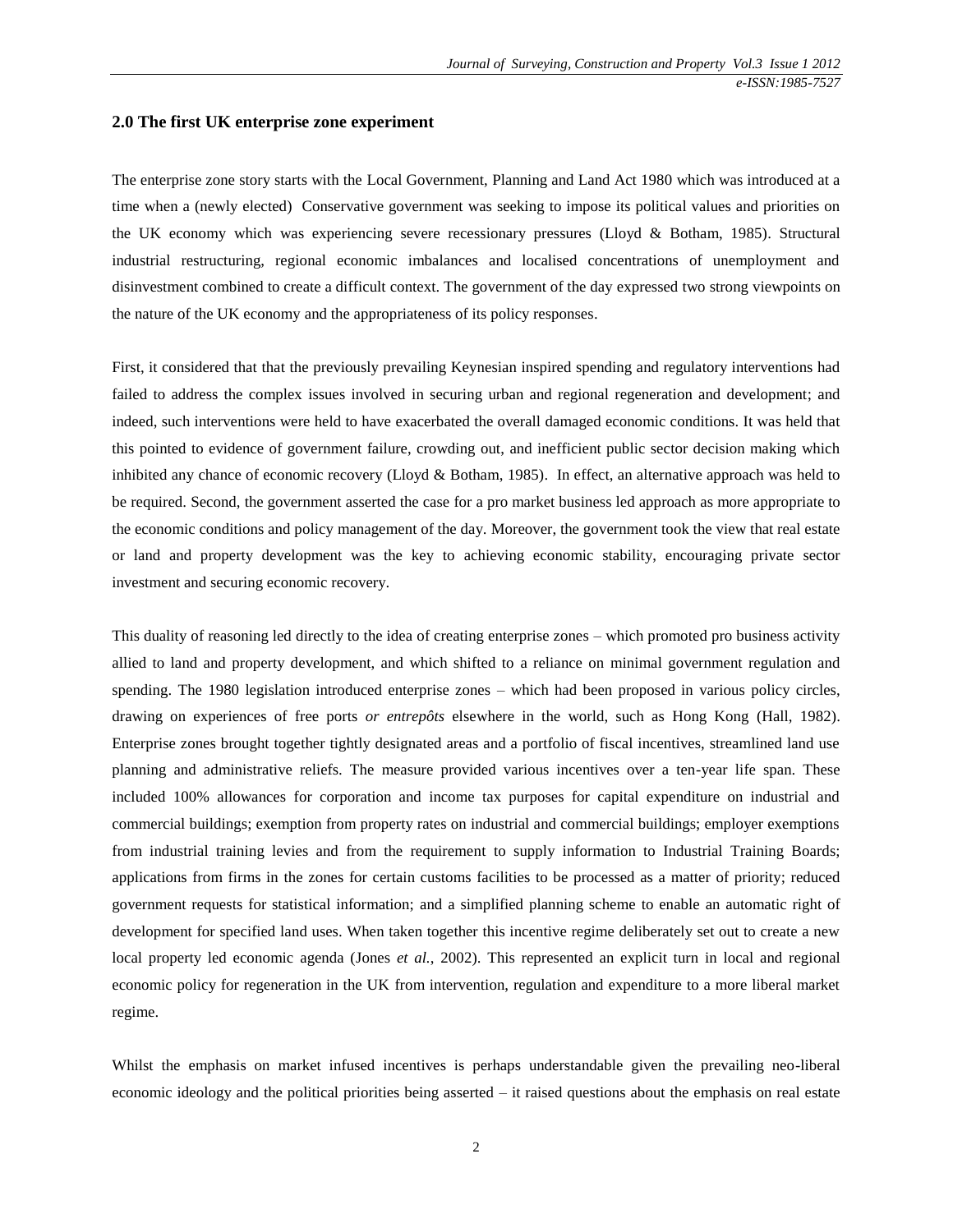as the vehicle to deliver the intentions of the zones. First, at that time, and as a consequence of its industrial and economic restructuring, the UK was characterised by derelict and redundant property, contaminated land and infrastructure deficits – particularly in the under-performing regional and urban economies. In other words, there was a deficit in available high quality, bespoke office and commercial accommodation to provide an opportunity for new business ventures, growth and diversification and the attraction of inward investment. Second, the political thinking of the time held the view that supply would create its own demand – and that by providing new space then business would respond positively. Third, real estate investment and development would assume a potent, visible image of physical change taking place across the UK economy.

Between, 1982 and 1996 the enterprise zone 'experiment' was rolled out – with some 36 zones designated across the UK in a range of localities. Most were in areas severely damaged by industrial change and closure – as with the Singer Sewing Machine factory in Clydebank, Scotland. Others comprised pockets of smaller sites which were then assembled together as a patchwork zone to enable their regeneration, as in Dundee, Scotland. Research into the effects of the property led measure showed that, whilst the designations led to marginal improvements in some designated areas, in totality enterprise zones did not facilitate a sustainable recovery in investment and employment. Indeed, a number of studies pointed to displacement effects and the destabilising effects on enterprise zones' local and regional economic hinterlands (PA Cambridge Economic Consultants, 1987). Concerns were raised about the overall sustainability of the approach (Jones *et al.*, 2002) and about a zone's real contribution to enterprise creation (Talbot, 1994). Notwithstanding these criticisms, the idea remained an important influence – leading to a second phase of interest in the idea of simplified planning zones. This element of the original enterprise zone concept was intended to allow local authorities to free up areas from planning restrictions (Lloyd, 1992). No tax relief was provided but the measure again reflected the focus of government thinking on market led solutions to economic problems at this time.

#### **3.0 Devolution And Economic Ideas**

The Conservative government was followed by a Labour administration which, whilst retaining many of the liberal market economic values of the preceding administration, did not actively pursue the enterprise zone experiment further. Alternative ideas were promoted, for example, particularly around the idea of partnerships in local and regional development. Importantly, however, the new Labour administration enabled political devolution to take place (Peel & Lloyd, 2006). The Scottish Parliament, The Welsh Assembly and the Northern Ireland Assembly were able to bring some regional distinctiveness to their policies, although the Westminster Government retained overall strategic authority.

This new relative political autonomy allowed the nation-regions to experiment with their own reforms to planning, regeneration, governance and regeneration. These important public policy areas fell into their specific devolved remits. The underlying rationale of devolution was to enable Scotland, Northern Ireland and Wales to devise policies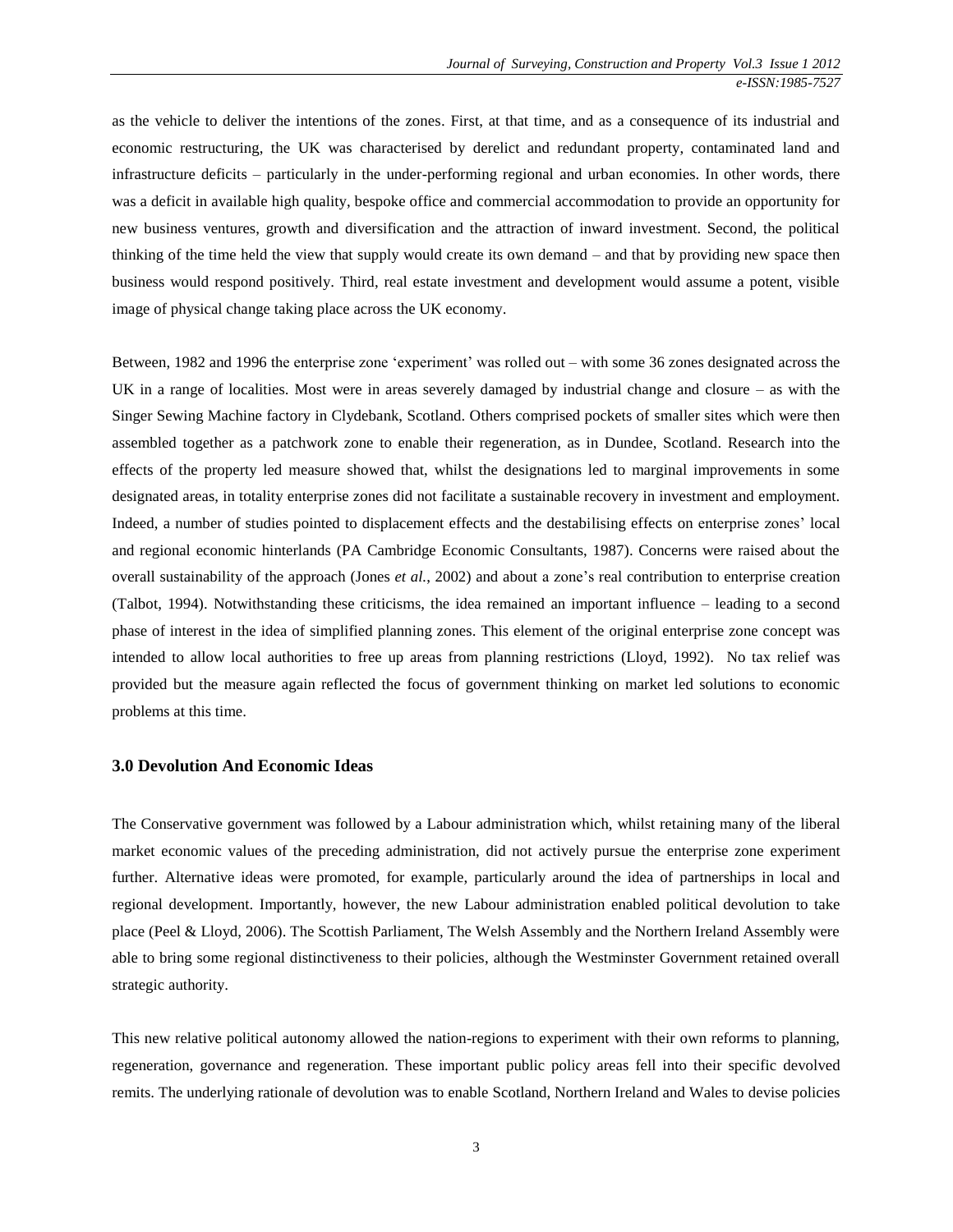and instruments more attuned to their own specific conditions. Alternative arrangements were put in place for the English sub national areas. The devolved regions began to draft their individual spatial planning approaches, for example, to ensure that strategic planning and land use agendas were an intrinsic part of their overall policy portfolio. Scotland, for example, began a process of modernisation of its statutory land use planning system to create a more robust strategic framework for decision making through a new National Planning Framework. This period of innovation characterised the 2000s and led to divergent policy approaches across the devolved UK.

In 2007, there was a change in the UK political context and a Conservative-Liberal Democrat coalition government was elected into office at Westminster. Notwithstanding devolution, this created a new landscape for economic values and ideas. These can permeate the devolved areas. The election coincided with changing economic circumstances - the onset of the credit crunch, the financial crisis, and a recession. The new coalition government chose to put into effect a policy agenda based on public expenditure cutbacks, austerity and a shift to business led policy. These circumstances mirrored the position in the 1980s and a neo-liberal economic agenda was put in place. The effects of this ideological policy regime are evident across a range of public service sectors – education, health and local government. The retrenchment and hollowing out of the government apparatus is also reminiscent of the 1980s when the neo-liberal thinking first expressed itself in its modern idiom. Part of this replaying of older ideas has included the reprise of the enterprise zone idea in England.

#### **4.0 Mark 2 Enterprise Zones**

In England, the creation of a Mark 2 enterprise zone model was announced as part of the coalition government's March 2011 Budget. The Chancellor of the Exchequer George Osborne announced 21 zones to be designated. Subsequently and perhaps surprisingly given the devolved political context, he announced the designation of new enterprise zones in Wales and Scotland. The Mark 2 enterprise zones involve slightly different measures to the earlier model but essentially retain the same blend of fiscal incentives, simplified planning arrangements and other administrative relief. In effect, in England, there is a direct reprise of the older idea – suggesting that the Westminster based administration has ignored the lessons from the Mark 1 enterprise zone experiment. This point is important because the land and property context in many of current designated zones is now very different to that which had previously prevailed in the 1980s. Whilst as then there was a shortage of business accommodation there is now an effective over supply of office space and business premises in many areas – a consequence of the continuing recession. This suggests that the focus of the Mark 2 enterprise zone initiative may be diluted as the real problem in such areas rests on under investment in industrial capacity, a lack of skills and support for new form start-ups, diversification, and marketing to attract new inward investment.

Elsewhere in the devolved UK, however, there are variations on the enterprise zone theme beginning to become apparent – particularly in Scotland. Since devolution, Scotland has defined a distinctive approach to its arrangements for land use planning, economic development and regeneration and governance. In the context of statutory land use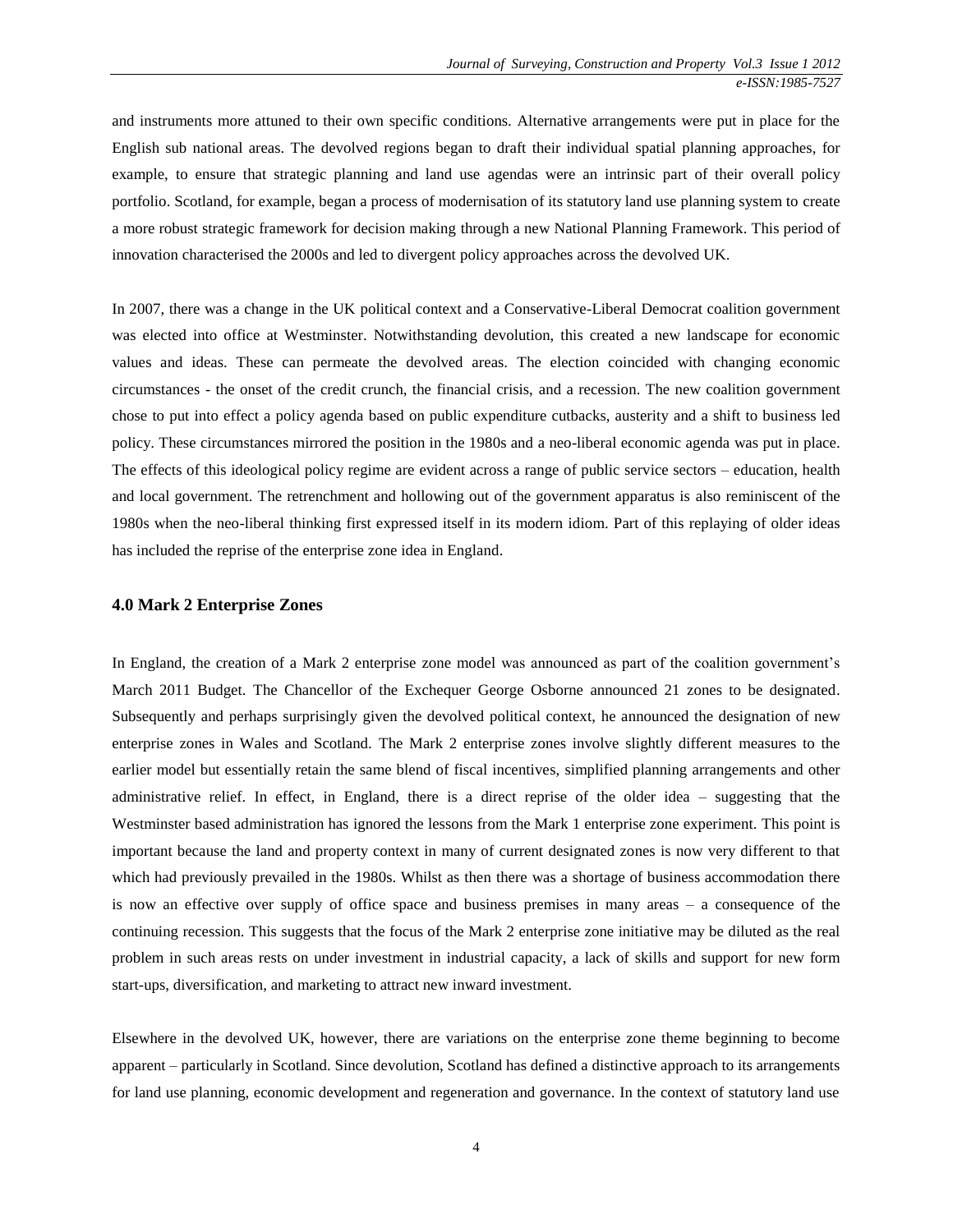planning, for example, Scotland has moved to create a modern strategic planning hierarchy. The apex of this new proportionate and front loaded approach in terms of community engagement is the National Planning Framework which sets the statutory for planning and development decision making across the Scottish economy and sets strategic priorities for infrastructure provision and relations between its sub-national economies (Peel & Lloyd, 2007). Importantly, Scotland also reshaped its central-local government affairs to bring planning to the centre as a delivery vehicle for wider economic ambitions.

A continuing focus on reform and modernisation of governance arrangements across the UK is evident in the context of the enterprise zone model. Whilst this idea is being promulgated as appropriate to addressing prevailing economic challenges, Scotland has reworked the enterprise zone concept to meet its own policy ambitions and circumstances. Rather than follow the geographically based Mark 1 enterprise zone model where areas are designated within which all economic activities apply, Scotland has devised a more sophisticated approach based on the growth potential of specific economic sectors. This is a deliberate way of avoiding the deadweight consequences of relying on the designation of geographical zones.

#### **5.0 Mark 3 Enterprise Zones**

In Scotland the enterprise area model may be considered the Mark 3 version of enterprise zones. In practice, four enterprise areas are to be created in Scotland with an emphasis on defined industries considered to have potential to create new employment opportunities, stimulate private investment, and boost economic growth (Scottish Government, 2011). These sectors are the Life Sciences Enterprise Area; the Low Carbon / Renewables North Enterprise Area; the Low Carbon / Renewables East Enterprise Area; and the General Manufacturing and Growth Sectors Enterprise Area. The logic is clear; enterprise areas are sector based, from which specific locations are determined, and then the Scottish Government will go on to agree the specific incentives that will be offered to encourage private investment at each of the sites in the individual enterprise areas. The incentives provided will be customised to the characteristics of each site and may include a combination of reduced business rates, and a streamlined planning process based on a planning protocol with the Convention of Scottish Local Authorities.

Reflecting the strategic ethos of the National Planning Framework, the enterprise areas identify the strategic locations in key sectors with clear, achievable opportunities for development in the short term. The enterprise areas were identified following an assessment process which identified the development sites which it was considered could best generate early employment opportunities and boost economic recovery. Attention was paid to the potential to maximise strategic manufacturing opportunities in Scotland's growth sectors and industries, whilst incorporating supply chain and local support opportunities locally and across Scotland. The assessment criteria included evidence of market failure or barriers to growth which enterprise area incentives could help remove; evidence of the opportunity for additionality in new job creation; evidence of the need for improved local economic performance; and the development challenges which could prevent early site delivery.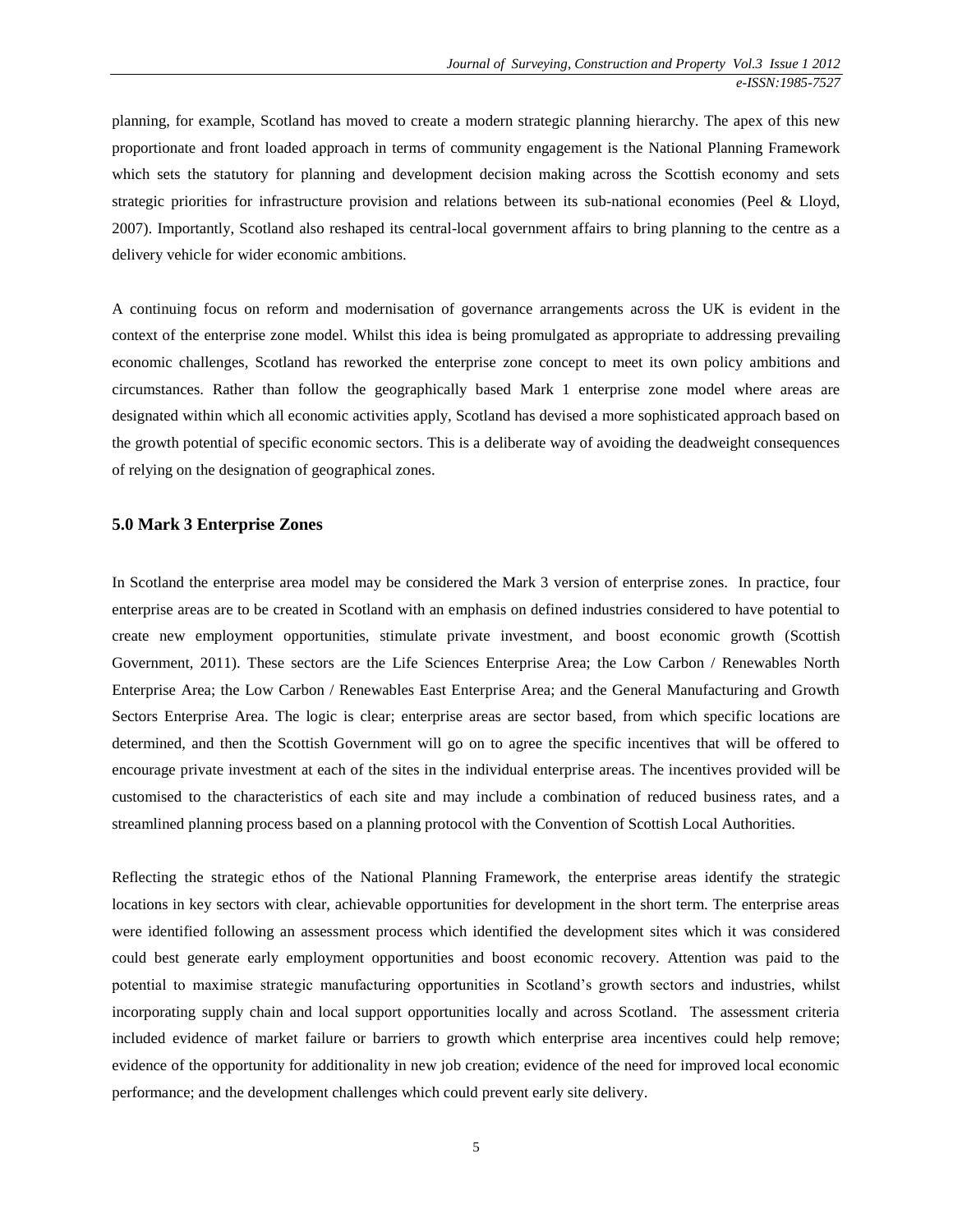It is intended that a range of incentives will be made available to encourage private investment at each enterprise area site. These incentives could potentially include business rates discounts and a streamlined planning process. Assistance will be made available in marketing the enterprise areas internationally, while the Government will seek to maximise any opportunities presented to make enterprise areas as attractive as possible. In addition, engagement with the UK Government is ongoing to explore the scope to offer enhanced capital allowances for investment in plant and machinery, as an alternative to business rates discounts, at a limited number of enterprise area sites.

This new interpretation of the enterprise zone model is becoming evident elsewhere. In Wales, for example, new enterprise zones are being established – as at St Athan – with a focus on the aerospace sector and related commercial activities. This approach again focuses on the industrial sector or activity and then maps the sites involved. The incentives follow the activity not the area itself. Northern Ireland, however, is experiencing a more complex and protracted debate around enterprise zones as it is bound up with the broader corporation tax question relative to the fiscal arrangements in the Republic of Ireland.

#### **6.0 Concluding Remarks**

What is significant about this rethinking of the earlier enterprise zone experiment in Scotland? First, the adaptation of the Mark 1 model would suggest that (as a consequence of political devolution) relatively more sophisticated approaches are being taken to the design of economic instruments within specific national-regional contexts. Second, it would appear that more critical attention is being paid to the complexities of the devolved economies and of the positive support needed to support and nurture industries with identified growth potential. Enterprise areas in Scotland are clearly related to sectors viewed as having potential within the Scottish Government's broader economic strategy. The geographic dimension is carefully sifted in light of the available evidence for its prospective capacity to develop. Enterprise areas involve specific incentives that will be offered to encourage private investment at each of the identified sites. In devising more sensitive approaches to economic policy implementation it would appear that a more robust and strategic understanding is emerging of the strengths and weaknesses of the industrial base in different areas. This is a lesson for elsewhere. Economic activity is not even over time or space nor indeed is it equally capable of innovation and creative development. The new ideas emerging in Scotland with a twist on an older idea suggest the beginnings of a better fit between policy and socio-economic circumstances.

### **7.0 References**

Hall, P. (1982). Enterprise Zones: a justification. *International Journal of Urban and Regional Research 6*, 415-421. Jones, C., Dunse, N. & Martin, D. (2002). The property market impact of British enterprise zones. *Journal of Property Research*, *20* (4), 343–369.